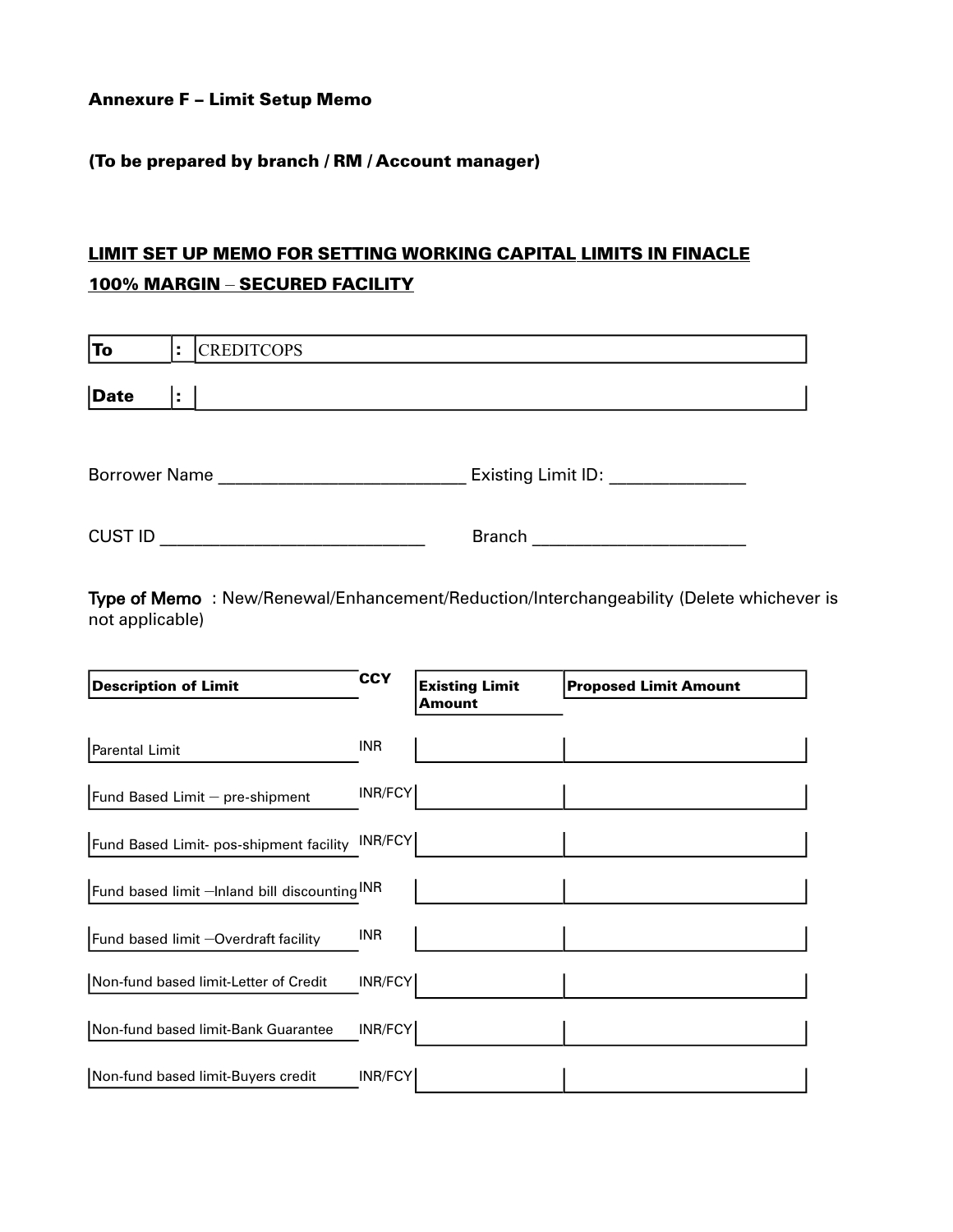# **Total Limit**

Total Fund Base & Non Fund Base Limits-(In Words) \_\_\_\_\_\_\_\_\_\_\_\_\_\_\_\_\_\_\_\_\_\_\_\_\_\_\_\_\_\_

(Interflexiblity between Limits should be clearly indicated)

### Sanction Details:

| <b>Sanction Reference</b>                                        |  |  |  |  |  |
|------------------------------------------------------------------|--|--|--|--|--|
|                                                                  |  |  |  |  |  |
| Sanctioning Forum                                                |  |  |  |  |  |
| Date of Sanction                                                 |  |  |  |  |  |
| Applicable Date for resetting interest rate for existing clients |  |  |  |  |  |
| Date of Expiry                                                   |  |  |  |  |  |

#### Rate of Interest:

| <b>Description of Limit</b>           | Limit Amount (₹) | Interest Rate to be entered in<br><b>FINACLE</b> |  |
|---------------------------------------|------------------|--------------------------------------------------|--|
|                                       |                  |                                                  |  |
| Fund Based - Pre shipment             |                  |                                                  |  |
|                                       |                  |                                                  |  |
| Fund Based - Post shipment            |                  |                                                  |  |
|                                       |                  |                                                  |  |
| Fund Based -Inland bill discounting   |                  |                                                  |  |
|                                       |                  |                                                  |  |
| Fund Based -Overdraft facility        |                  |                                                  |  |
|                                       |                  |                                                  |  |
| Non-fund based limit-Letter of Credit |                  |                                                  |  |
|                                       |                  |                                                  |  |
| Non-fund based limit-Buyers credit    |                  |                                                  |  |
|                                       |                  |                                                  |  |
| Non-fund based limit-Bank Guarantee   |                  |                                                  |  |

## Annexure: